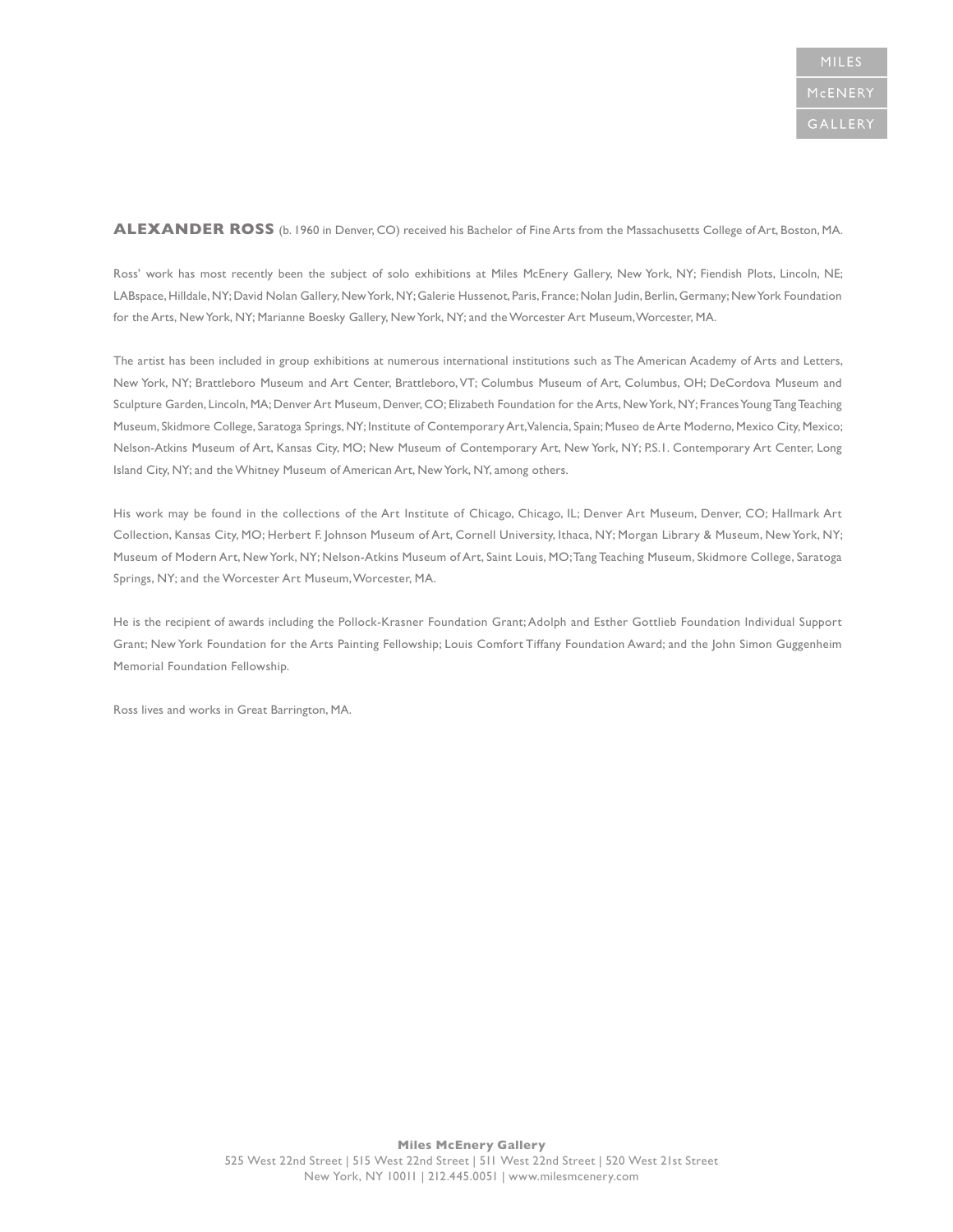# **ALEXANDER ROSS**

Born in 1960 in Denver, CO Lives and works in Great Barrington, MA

# **EDUCATION**

1983 BFA, Massachusetts College of Art, Boston, MA

# **SOLO EXHIBITIONS**

| 2022 | Miles McEnery Gallery, New York, NY (forthcoming)                  |
|------|--------------------------------------------------------------------|
| 2019 | "Other Drawings," Fiendish Plots, Lincoln, NE                      |
| 2016 | "Paintings and Drawings," LABspace, Hilldale, NY                   |
| 2014 | "Recent Terrestrials," David Nolan Gallery, New York, NY           |
| 2013 | "Recent Paintings and Drawings," Galerie Hussenot, Paris, France   |
| 2012 | "Terrestrial Examplars," Nolan Judin, Berlin, Germany              |
| 2011 | "Collage Drawings," New York Foundation for the Arts, New York, NY |
|      | "Recent Paintings," David Nolan Gallery, New York, NY              |
| 2010 | "Paintings and Drawings," Galerie Hussenot, Paris, France          |
| 2008 | "Drawings 2000-2008," Nolan Judin, Berlin, Germany                 |
|      | "Recent Drawings," David Nolan Gallery, New York, NY               |
|      | "New Work," Marianne Boesky Gallery, New York, NY                  |
| 2007 | "Wall at WAM," Worcester Art Museum, Worcester, MA                 |
| 2006 | "Recent Work," Daniel Weinberg Gallery, Los Angeles, CA            |
| 2005 | "Recent Paintings and Drawings," Feature Inc., New York, NY        |
|      | "Survey," Contemporary Art Museum of Saint Louis, Saint Louis, MO  |
|      | Feature Inc., New York, NY                                         |
| 2004 | "New Paintings," Kevin Bruk Gallery, Miami, FL                     |
|      | "Preview of New Paintings," Feature Inc., New York, NY             |
| 2003 | "Paintings and Drawings," Daniel Weinberg Gallery, Los Angeles, CA |
|      | "Paintings and Drawings," Feature Inc., New York, NY               |
|      | "New Paintings," Kevin Bruk Gallery, Miami, FL                     |
| 2001 | "Recent Drawings," Kevin Bruk Gallery, Miami, FL                   |
| 2000 | "Recent Work," Feature Inc., New York, NY                          |
| 1999 | "Paintings," Mary Boone Gallery, New York, NY                      |
| 1998 | "Paintings," Feature Inc., New York, NY                            |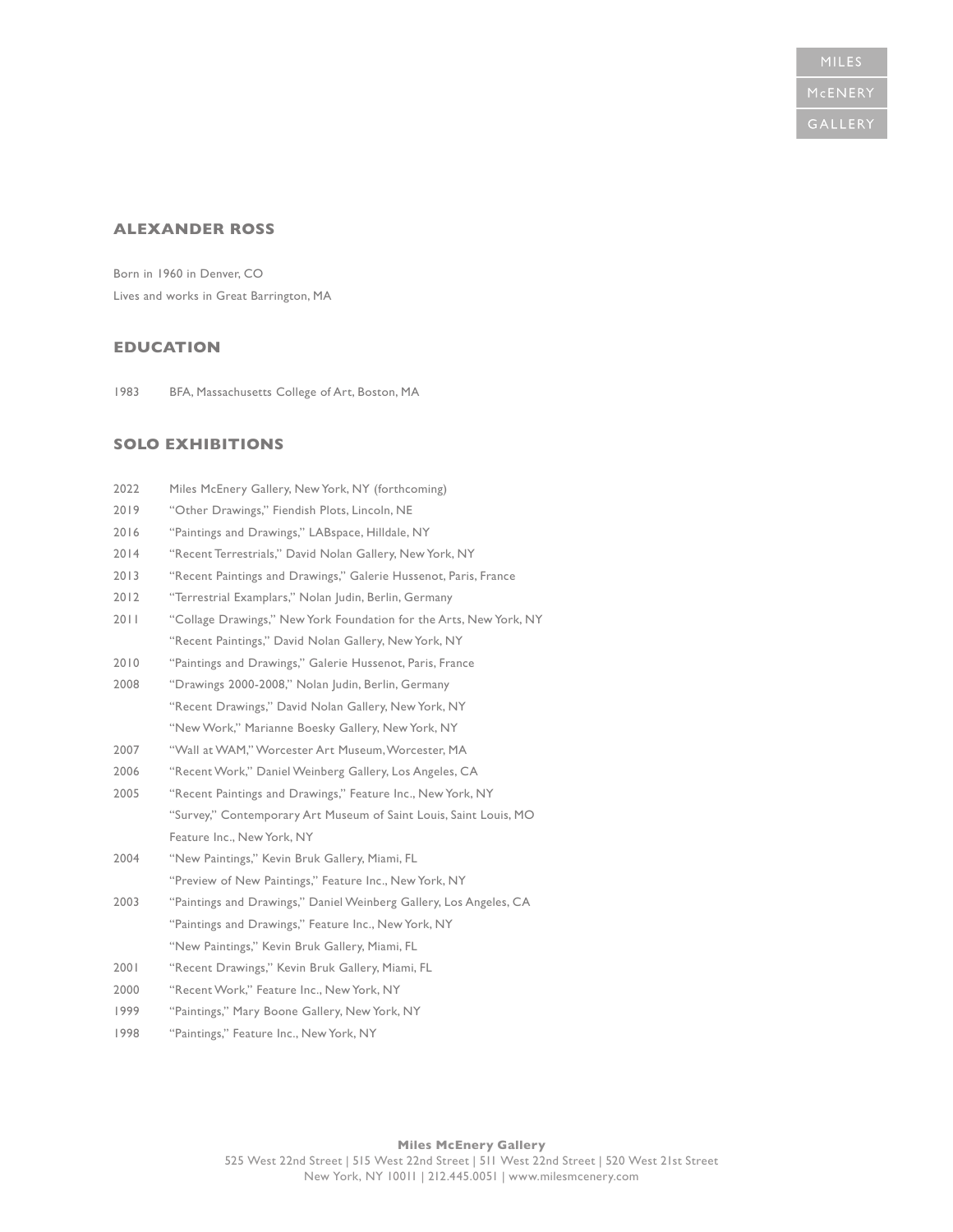# **MILES**

# **GROUP EXHIBITIONS**

| 2022 | "Odd Angles/Strange Angels," The Bransford Octagon, Catskill, NY (forthcoming)                            |
|------|-----------------------------------------------------------------------------------------------------------|
| 2021 | "I REMEMBER REMEMBER?" Private Public Gallery, Hudson, NY                                                 |
|      | "Dissecting the Cyborgian Swamp Thang," Super Dutchess, New York, NY                                      |
|      | "The Magic Garden," Labspace, Hillsdale, NY                                                               |
|      | "The Power of 10," Woodstock Byrdcliffe Guild, Woodstock, NY                                              |
| 2019 | "They Are Made of Meat," Platform Space, Brooklyn, NY                                                     |
|      | "Escape," Geoffrey Young Gallery, Great Barrington, MA                                                    |
|      | "Further," George Gallery, Brooklyn, NY                                                                   |
|      | "Shapeshifter," Gregory Lind Gallery, San Francisco, CA                                                   |
|      | "Among Friends," Clemente Soto, NYC                                                                       |
|      | "A Fairly Secret Army," Wild Palms, Dusseldorf, Germany                                                   |
|      | "Blue In Green," Platform Space, Brooklyn, NY                                                             |
| 2018 | "The Cosmic Garden," Orticolario, Cernobbio, Italy                                                        |
|      | "The Nature Lab," LABspace, Hillsdale, NY                                                                 |
|      | "Matereality," Geoffrey Young Gallery, Great Barrington, MA                                               |
| 2017 | "The Secret Life of Plants," Freight + Volume, New York, NY                                               |
|      | "Taconic North," LABspace, Hillsdale, NY                                                                  |
| 2016 | "Drawing Room" (curated by Markus Dochantschi), David Nolan Gallery, New York, NY                         |
|      | "Future Perfect: Picturing the Anthropocene," The University Art Museum, SUNY Albany, NY                  |
| 2015 | "Influence" (curated by Oliver Wasow), Kleinert/James Center for the Arts, Woodstock, NY                  |
|      | "The Guston Effect," Steven Zevitas Gallery, Boston, MA                                                   |
| 2014 | "Spaced Out: Migration to the Interior" (curated by Phong Bui), Red Bull Studios, New York, NY            |
| 2013 | "Come Together: Surviving Sandy Year I" (curated by Phong Bui), Industry City, Brooklyn, NY               |
|      | "Weinberg Gallery 40th Anniversary Show," Ambach & Rice, Los Angeles, CA                                  |
|      | "Imprinted Pictures," Cheymore Gallery, Tuxedo Park, NY                                                   |
|      | "PRISMfence," Ursa Major, Great Barrington, MA                                                            |
| 2012 | "THING" (curated by Susan Jennings), West Cornwall, CT                                                    |
|      | "Summer," David Nolan Gallery, New York, NY                                                               |
| 2011 | "MELT," Frances Young Tang Teaching Museum, Skidmore College, Saratoga Springs, NY                        |
| 2010 | "Pastorale" (curated by Klaus Kertess), 80 Washington Square East Galleries, New York, NY                 |
|      | "Summer Group Show," David Nolan Gallery, New York, NY                                                    |
| 2009 | "Morphological Mutiny: Steve DiBenedetto, Alexander Ross, and James Siena," Nolan Judin, Berlin, Germany; |
|      | traveled to David Nolan Gallery, New York, NY                                                             |
|      | "Drawing Itself: A Survey of Contemporary Practice," Brattleboro Museum and Art Center, Brattleboro, VT   |
|      | "Extreme Frontiers/Urban Frontiers," Institute of Contemporary Art, Valencia, Spain                       |
|      | "NY Masters," Galerie Jean-Luc & Takako Richard, Paris, France                                            |
|      | "Slough," David Nolan Gallery, New York, NY                                                               |
| 2007 | "Drawing Anyone?" Denver Art Museum, Denver, CO                                                           |
|      | "In Monet's Garden: The Lure of Giverny," Columbus Museum of Art, Columbus, OH                            |

#### **Miles McEnery Gallery**  525 West 22nd Street | 515 West 22nd Street | 511 West 22nd Street | 520 West 21st Street New York, NY 10011 | 212.445.0051 | www.milesmcenery.com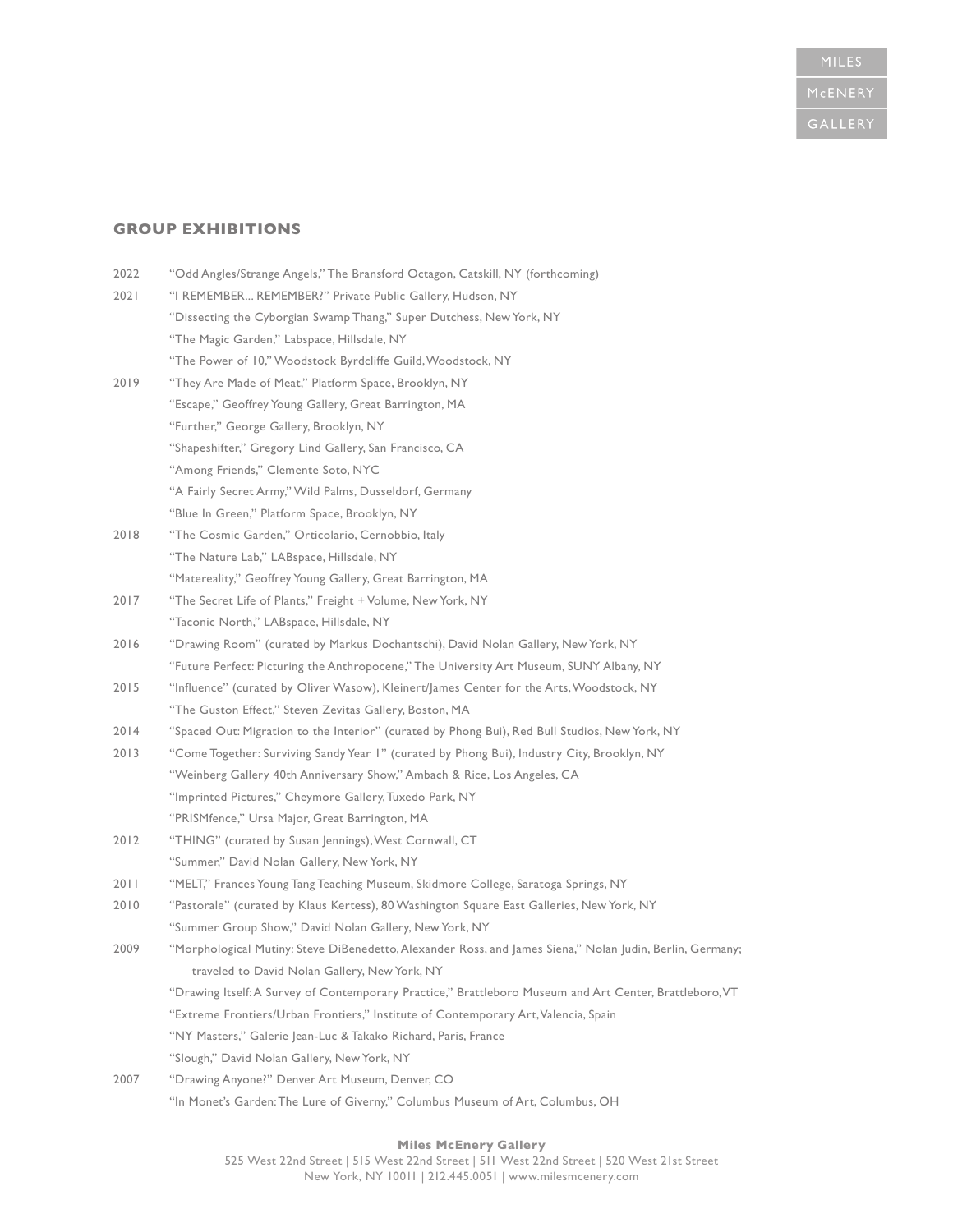|      | "Horizon," Elizabeth Foundation for the Arts, New York, NY                                                |
|------|-----------------------------------------------------------------------------------------------------------|
|      | "Neo-Integrity," Derek Eller Gallery, New York, NY                                                        |
| 2006 | "Three Exhibitions Regarding Nature," Feature Inc., New York, NY                                          |
|      | "Surrealism, Then and Now," Paul Kasmin Gallery, New York, NY                                             |
|      | "Twice Drawn," Frances Young Tang Teaching Museum, Skidmore College, Saratoga Springs, NY                 |
|      | "The 2006 DeCordova Annual Exhibition," DeCordova Museum and Sculpture Garden, Lincoln, MA                |
|      | "Frontiers: Collecting the Art of Our Time," Worcester Art Museum, Worchester, MA                         |
| 2005 | "Remote Viewing," Whitney Museum of American Art, New York, NY; traveled to St. Louis Museum of Art, MO   |
|      | "Realism and Abstraction: Six Degrees of Separation," Nelson-Atkins Museum of Art, Kansas City, MO        |
|      | "Survey," Contemporary Art Museum St. Louis, MO                                                           |
|      | "Alexander Ross + Wayne Gonzalez," Conner Contemporary Art, Washington, D.C.                              |
| 2004 | "Our Grotesque" (curated by Robert Storr), SITE, Santa Fe, NM                                             |
|      | "Colored Pencil," K.S. Art, New York, NY                                                                  |
|      | "Drawing II (Selected)," G-Module, Paris, France                                                          |
|      | "Endless Love," D.C. Moore Gallery, New York, NY                                                          |
|      | "SITE Sante Fe's Fifth International Biennial," Sante Fe, NM                                              |
| 2003 | "Giverny," Salon 94, New York, NY                                                                         |
|      | "Mighty Graphitey," Feature Inc., New York, NY                                                            |
|      | "Nature Boy," Elizabeth Dee Gallery, New York, NY                                                         |
|      | "On Line," Feigen Contemporary, New York, NY                                                              |
|      | "Ballpoint Inklings," K.S. Art, New York, NY                                                              |
| 2002 | "Invitational Exhibition of Painting & Sculpture," The American Academy of Arts and Letters, New York, NY |
|      | "Miss Universe," Art Concept, Paris, France                                                               |
|      | "Ballpoint Inklings," Geoffrey Young Gallery, Great Barrington, MA                                        |
|      | "Group Drawing Show," Daniel Weinberg Gallery, Los Angeles, CA                                            |
|      | "Everybody Knows This Is Nowhere," Kevin Bruk Gallery, Miami, FL                                          |
|      | "Painting and Illustration," The Luckman Fine Arts Complex, Los Angeles, CA                               |
| 2001 | "Arte Contemporaneo Internacional," Museo de Arte Moderno, Mexico City, Mexico                            |
|      | "Works of SOLO Impression," Myers School of Art, University of Akron, OH                                  |
|      | "Luck of the Drawn," Geoffrey Young Gallery, Great Barrington, MA                                         |
|      | "Synth" (organized by Leo Villareal), White Columns, New York, NY                                         |
|      | "Painting/Not Painting" (curated by Peter Rostovsky and Rachel Urkowitz), White Columns, New York, NY     |
|      | "Miss Univers," Art: Concept, Paris, France                                                               |
| 2000 | "Drawings & Photographs," Matthew Marks Gallery, New York, NY                                             |
|      | "Drawing," Stephen Friedman Gallery, London, United Kingdom                                               |
|      | "Alex8," Kevin Bruk Gallery, Miami, FL                                                                    |
|      | "Paper Trail Pt. 2," Shaheen Modern and Contemporary Art, Cleveland, OH                                   |
|      | "Grok Terrence McKenna Dead," Feature Inc., New York, NY                                                  |
|      | "00: Drawings 2000," Barbara Gladstone Gallery, New York, NY                                              |
|      | "Useful Indiscretions: works on paper," Geoffrey Young Gallery, Great Barrington, MA                      |
|      | "23rd Benefit Auction Exhibition," New Museum of Contemporary Art, New York, NY                           |
|      |                                                                                                           |

#### **Miles McEnery Gallery**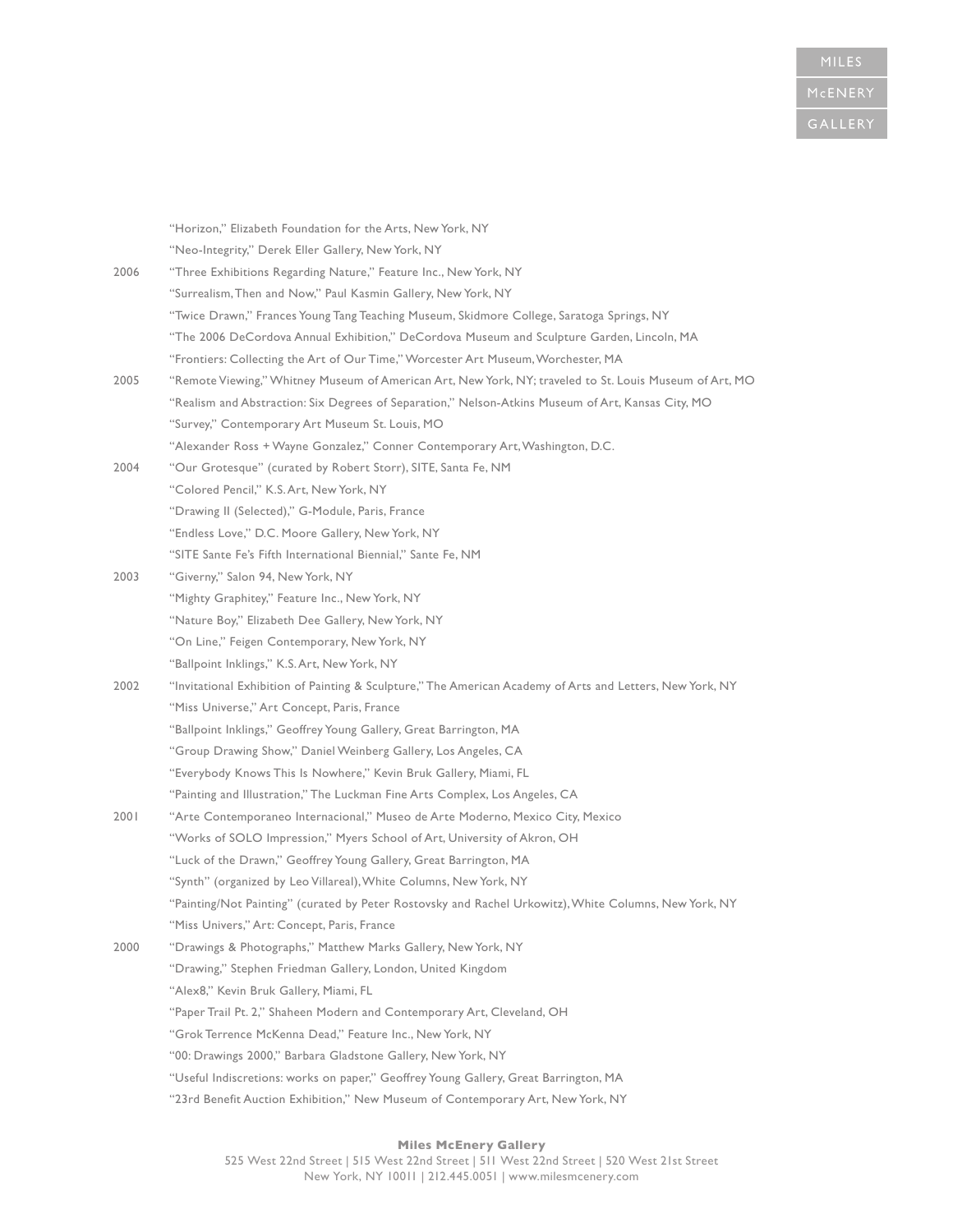|      | "Almost Something: Depictive Abstraction," Catherine Moore Fine Art, New York, NY                                  |
|------|--------------------------------------------------------------------------------------------------------------------|
|      | "Anp City Projects," Cokkie Snoei, Rotterdam, The Netherlands                                                      |
|      | "Hairy Forearm's Self-Referral," Feature Inc., New York, NY                                                        |
|      | "Group Exhibition," M du B, F, H & g, Montreal, Canada                                                             |
|      | "Greater New York," P.S. I. Contemporary Art Center, Long Island City, NY                                          |
|      | "Superorganic Hydroponic Warfare," Derek Eller Gallery, New York, NY                                               |
|      | "Group Show" (curated by Ross Bleckner), Wetterling Gallery, Stockholm, Sweden                                     |
| 1999 | "1999 Drawings," Alexander and Bonin, New York, NY                                                                 |
|      | "Pictorial Abstraction," Temple Gallery, Philadelphia, PA                                                          |
|      | "What Big Is," Geoffrey Young Gallery, Great Barrington, MA                                                        |
|      | "Alexander Ross and Lucky DeBellevue," Stephen Friedman Gallery, London, United Kingdom                            |
|      | "Curious Parking @ Stupendous Strawberry," S & H DeBuck, Ghent, Belgium                                            |
|      | "Cookie Snow Feature Inc.," Cokkie Senoei, Rotterdam, The Netherlands                                              |
| 1998 | "Art on Paper," Weatherspoon Art Gallery, University of North Carolina at Greensboro, NC                           |
|      | "WOp: works on/off paper" Anp, Antwerp, Belgium                                                                    |
|      | "Paper View," Geoffrey Young Gallery, Great Barrington, MA                                                         |
|      | "Spectacular Optical," Thread Waxing Space, New York, NY                                                           |
|      | "View 3" (curated by Klaus Kertress), Mary Boone Gallery, New York, NY                                             |
| 1997 | "Swamp Thing" (curated by Joel Beck), Salon 75, Brooklyn, NY                                                       |
|      | "New American Talent: The Thirteenth Exhibition" (curated by Robert Storr), University of North Texas Art Gallery, |
|      | Denton, TX; traveled to Texas Fine Arts Association at CenterSpace, Austin, TX                                     |
| 1996 | "Relief Pieces," Feature Inc., New York, NY                                                                        |
|      | "Ab Fab," Feature, Inc., New York, NY                                                                              |
|      | "A4 Favours" (curated by Padraig Timony), Three Month Gallery, Liverpool, United Kingdom                           |
|      | Gramercy International Contemporary Art Fair with Mitchell Algus Gallery, New York, NY                             |

# **SELECT COLLECTIONS**

The Art Institute of Chicago, Chicago, IL The Denver Art Museum, Denver, CO The Hallmark Art Collection, Kansas City, MO The Herbert F. Johnson Museum of Art, Cornell University, Ithaca, NY The Morgan Library & Museum, New York, NY The Museum of Modern Art, New York, NY The Nelson-Atkins Museum of Art, Saint Louis, MO The Tang Teaching Museum, Skidmore College, Saratoga Springs, NY The Worcester Art Museum, Worcester, MA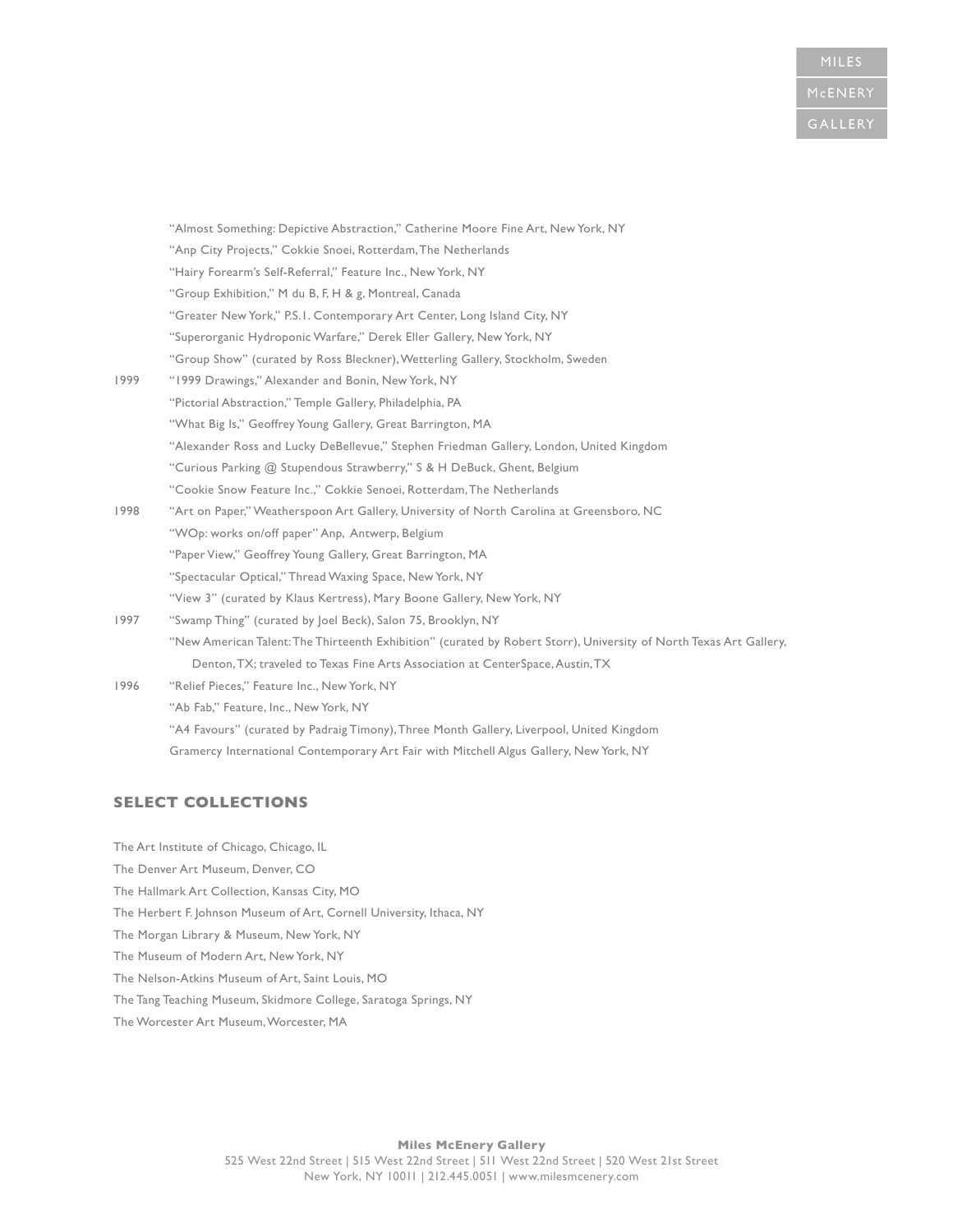## **AWARDS**

- 2020 The Pollock-Krasner Foundation Grant, New York, NY
- 2012 The Adolph and Esther Gottlieb Foundation Individual Support Grant, New York, NY The Pollock-Krasner Foundation Grant, New York, NY
- 2010 New York Foundation for the Arts Painting Fellowship, New York, NY
- 2006 The Louis Comfort Tiffany Foundation Award, New York, NY
- 2002 John Simon Guggenheim Memorial Foundation Fellowship, New York, NY
- 2000 American Artists at Giverny Residency Grant, New York, NY Art Production Fund, Brooklyn, NY
- 1998 The Tesuque Foundation Artist Fellowship Grant, San Mateo, CA

## **BIBLIOGRAPHY**

- 2014 Brody, David, "Hybrids, Mutants: Alexander Ross at David Nolan," ArtCritical Online Magazine, 23 November. "Alexander Ross," The New Yorker, November. Johnson, Ken, "Art In Review," The New York Times, 13 November.
- 2013 "Showcase: Alexander Ross," The Drawer Volume 5: Things, October.
- 2010 Asfour, Nana, "Morphological Mutiny: Steve DiBenedetto, Alexander Ross and James Siena," Time Out, 14 January.
- 2009 Coggins, David, "Alexander Ross," Art in America, January.
- 2008 *Alexander Ross: Drawings 2000-2008*, New York: David Nolan Gallery, Inc. Smith, Roberta, "Dear Gallery: It Was Fun, but I'm Moving Up," The New York Times, 18 April.
- 2008 Cohen, David, "Alien Resurrection," The New York Sun, 27 March.
- 2007 "Horizon," The New Yorker, 23 July.
- 2006 Deitsch, Dina, "Alexander Ross" in *The 2006 DeCordova Annual Exhibition*, Lincoln, MA: DeCordova Sculpture Park. Hill, Shawn, "The 2006 DeCordova Exhibition," Dig, 31 May.
	- McQuaid, Cate, "Controlled Chaos," The Boston Globe, 5 May.
	- Millis, Christopher, "Good Behavior," The Boston Phoenix, 19 May.
	- Pagel, David, "Color and Texture as Playthings," The Los Angeles Times, 17 February.
- 2005 Scott, Andrea K, "World Piece," Time Out New York, 28 July.

Grady, Elizabeth M., "Alexander Ross" in Elisabeth Sussman, ed., *Remote Viewing: Invented Worlds in Recent Painting and Drawing*, New York: Whitney Museum of American Art.

Glueck, Grace, "Tapping Into A Glut of Information & Making Sense (and Art) of It All," The New York Times, 3 June.

- Cohen, David, "Gallery Going," The New York Sun, 7 April.
- Johnson, Ken, "Alexander Ross," The New York Times, 1 April.
- Manning, Sean, "Alexander Ross," New York Press, 16 March.
- 2004 Storr, Robert, "Alexander Ross" in Sarah S. King, *Disparities & Deformations, Our Grotesque*, Santa Fe: SITE Santa Fe. Cohen, David, "Gallery Going," The New York Sun, 11 March. Turner, Elisa, "Photos of green things become weird works of art," The Miami Herald, 10 February.
- 2003 Ocana, Damarys, "Tales of suspense," Miami Street, 26 December. Storr, Robert, "Warts and all: the art of Alexander Ross," Artforum, September.

#### **Miles McEnery Gallery**